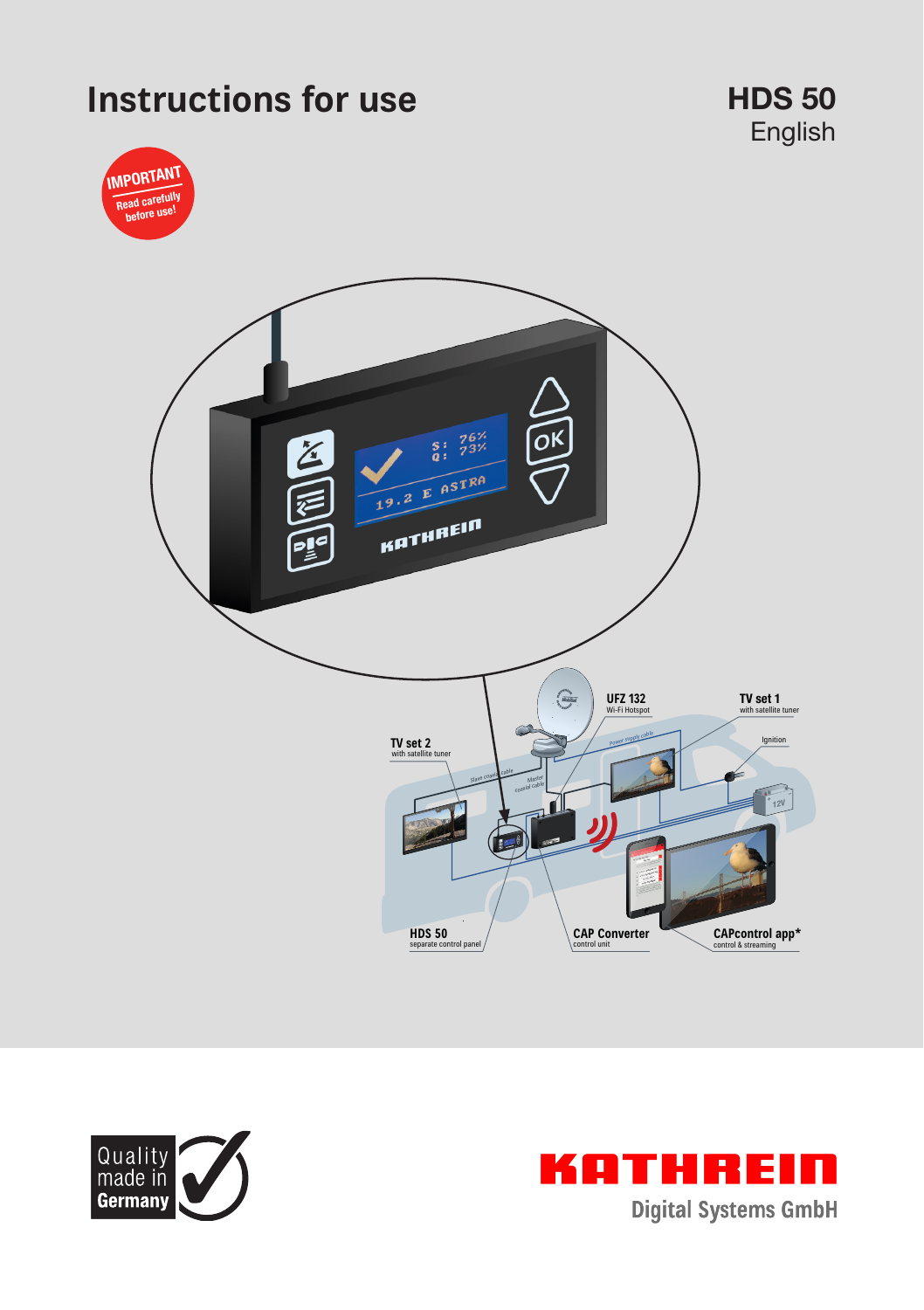# **Contents**

| 1.              |  |
|-----------------|--|
| 2.              |  |
| 2.1.            |  |
| 2.2.            |  |
| 2.3.            |  |
| 3.              |  |
| 4.              |  |
| 5.              |  |
| 6.              |  |
| 6.1.            |  |
| 6.2.            |  |
|                 |  |
|                 |  |
| 7.              |  |
| 7.1.            |  |
| 7.2.            |  |
| 8.              |  |
| 8.1.            |  |
|                 |  |
|                 |  |
|                 |  |
|                 |  |
| 9.              |  |
| 10 <sub>1</sub> |  |
| 11.             |  |
| 12 <sub>1</sub> |  |
| 13.             |  |
|                 |  |
|                 |  |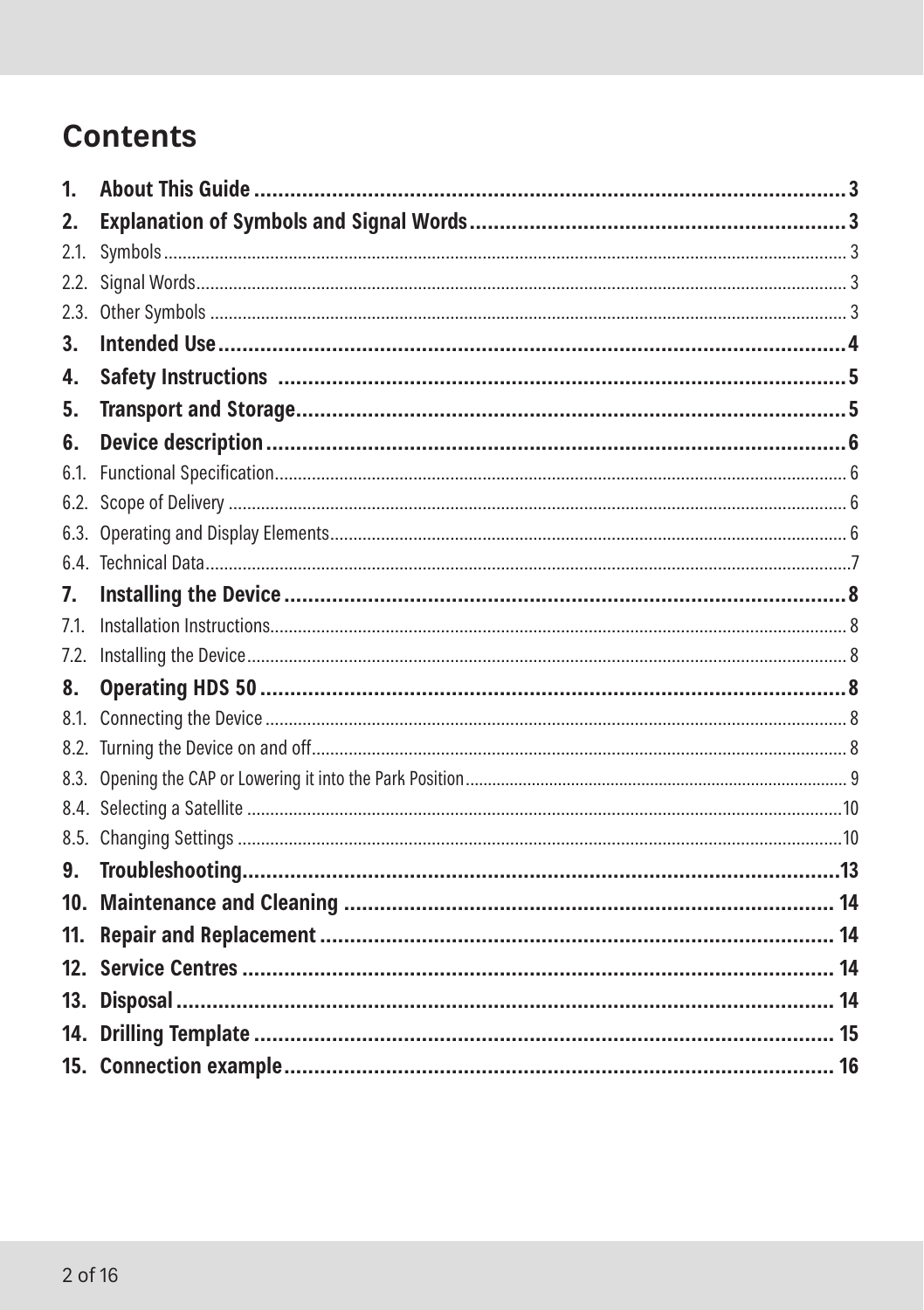# **1. About This Guide**

These instructions for use describe how to connect and operate the HDS 50.

- ► For more information, visit our website www.kathrein-ds.com.
	- $\Rightarrow$  The manuals are available for download at the HDS 50 product page.

# **2. Explanation of Symbols and Signal Words**

### **2.1. Symbols**

| Fall hazard                            |
|----------------------------------------|
| Risk of material damage or malfunction |

### **2.2. Signal Words**

| <b>CAUTION</b> | This signal word indicates a hazard with a low level of risk which can lead<br>to minor or moderate injuries. |
|----------------|---------------------------------------------------------------------------------------------------------------|
| <b>NOTICE</b>  | This signal word indicates a hazard which can lead to damage to property<br>or malfunction.                   |
| <b>Tip</b>     | This signal word indicates useful tips and recommendations.                                                   |

### **2.3. Other Symbols**

| <b>Symbol</b>                                       | <b>Definition</b>                                                                             |  |  |  |
|-----------------------------------------------------|-----------------------------------------------------------------------------------------------|--|--|--|
| $\blacktriangleright$                               | Operating instruction                                                                         |  |  |  |
| 1, 2, 3n                                            | Operating instructions in a fixed order                                                       |  |  |  |
| Result of an operating instruction<br>$\Rightarrow$ |                                                                                               |  |  |  |
|                                                     | Condition for the execution of an operating instruction                                       |  |  |  |
|                                                     | List/list entry                                                                               |  |  |  |
| Automatic                                           | Menu items, settings or push buttons in the user interface of the<br>HDS 50 or CAP converter. |  |  |  |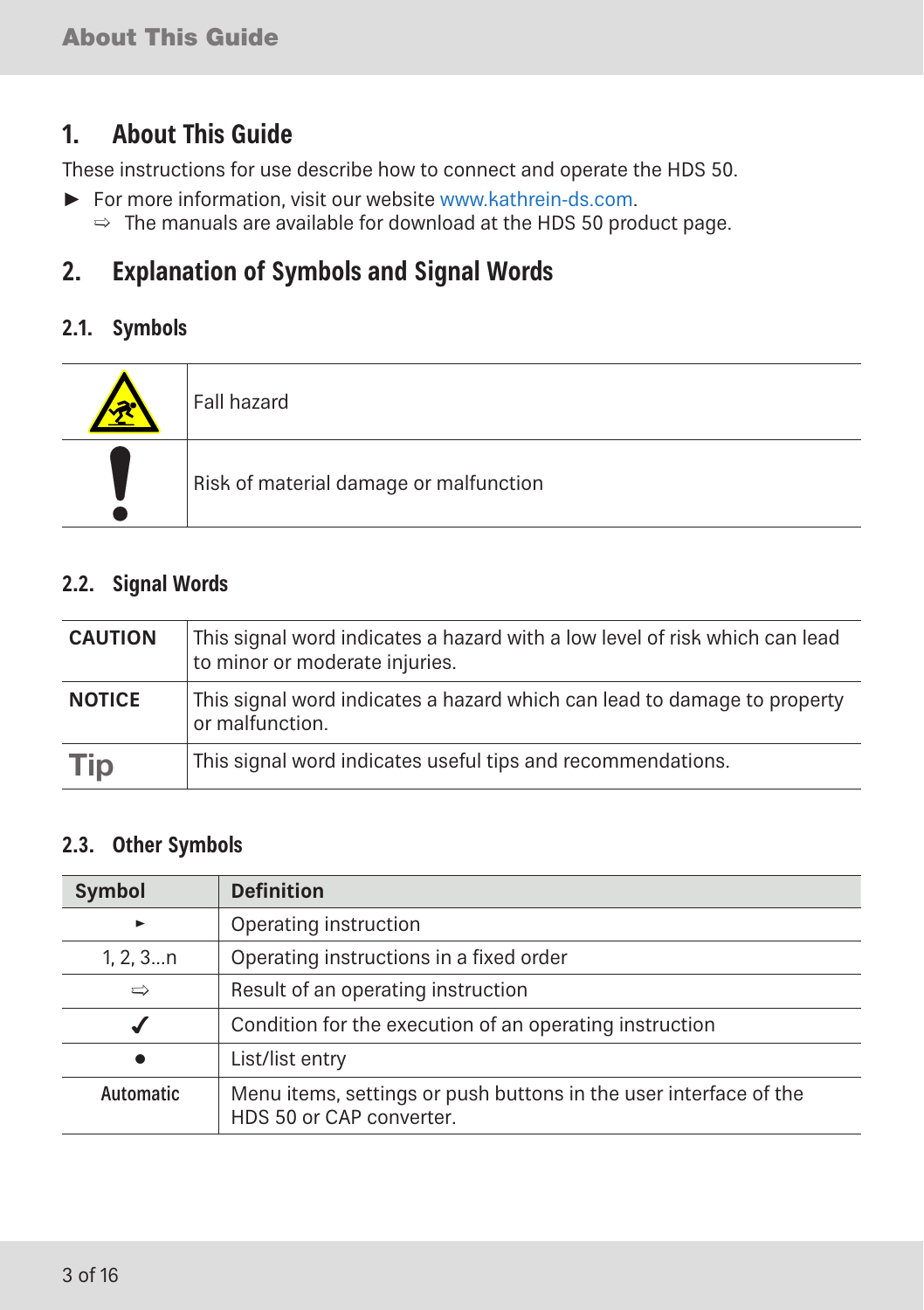# **3. Intended Use**

The HDS 50 is an optional control unit with a display for the operation of the CAP 650 GPS, CAP 750 GPS, CAP 850 GPS, HDP 950 and CAP 950.

Any use other than that specified above will invalidate the warranty or guarantee.

The following circumstances result in the loss of all warranty and liability claims towards the manufacturer:

- impermissible use
- all kinds of interventions and changes in the electronics, mechanical design, labelling or operating software of the unit
- removal of components or labelling on the unit or its components

Tip Keep these instructions for further reference and if the unit passes to another owner, pass them on to the new owner.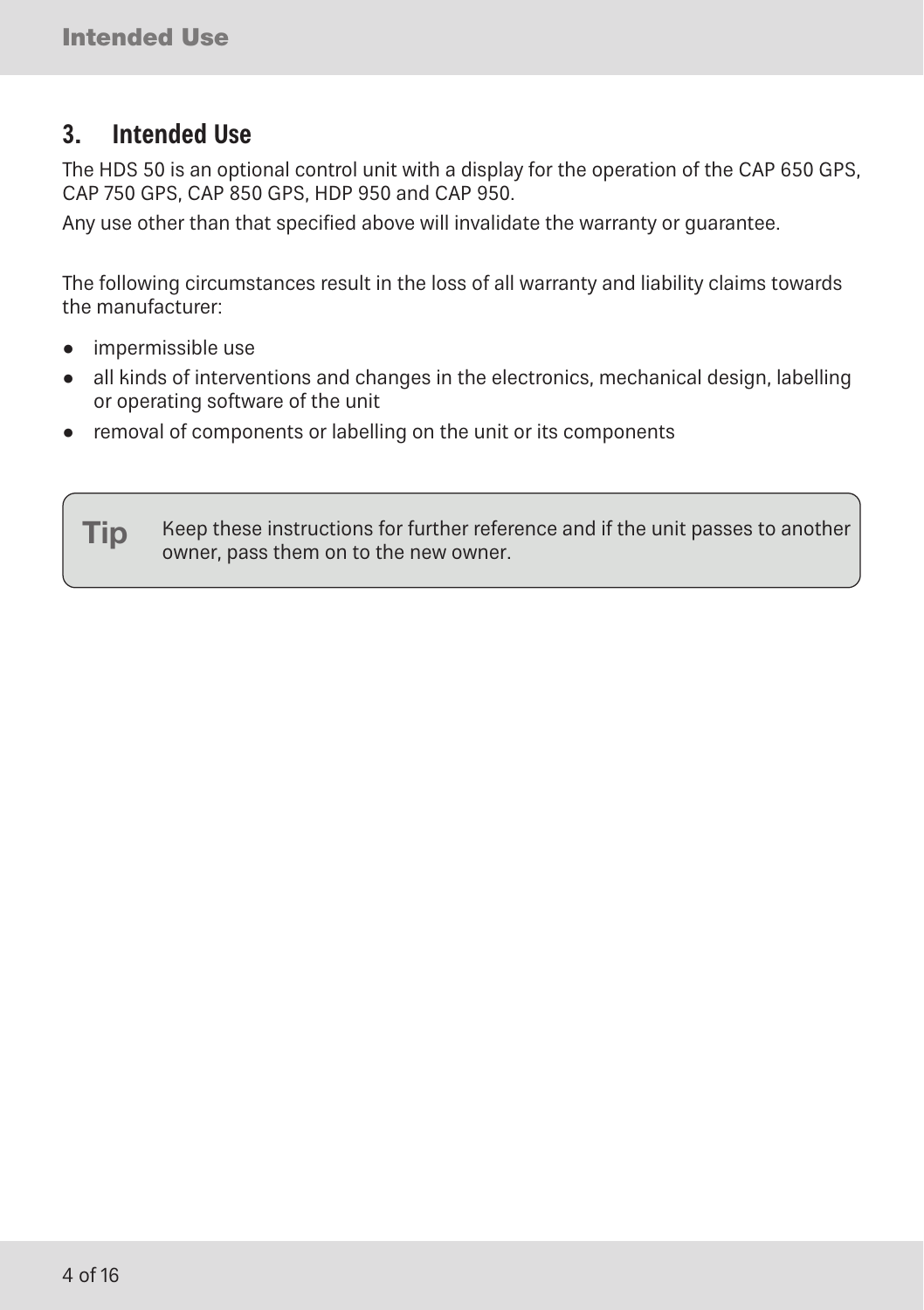# **4. Safety Instructions**

#### **NOTICE**

#### **Risk of material damage due to**

#### **improper use or damage to the unit!**

Improper interventions in the unit may jeopardise its functionality. Opening the unit or changing it and attempting to repair it yourself voids all warranty claims.

- ► Do not open, change or damage the unit.
- ► Keep and operate the unit out of reach of children.

#### **operating the unit in inappropriate ambient conditions or due to improper cleaning!**

- ► Use the unit indoors only.
- ► Protect the unit from moisture, liquids, dripping and splashing water.
- ► Do not operate the unit in damp areas.
- ► Only use the unit in a moderate climate, not in tropical conditions.
- ► Restrict cleaning to the outer surface of the unit only.
- ► Use a dry cloth for cleaning.
- $\blacktriangleright$  Ensure that the unit is stored and operated only within the permitted temperature range from –10 °C to +40 °C.
- ► Do not expose the unit to direct sunlight.



#### **CAUTION**

#### **Trip hazard due to cables!**

► Lay all cables such that nobody can tread on them or trip over them.

# **5. Transport and Storage**

#### **Transport**

► If possible, transport the unit in its original packaging.

#### Storage

- ► Store the unit
	- in a dry place,
	- indoors,
	- and in a safe and stable position to prevent mechanical vibrations and damage to the unit.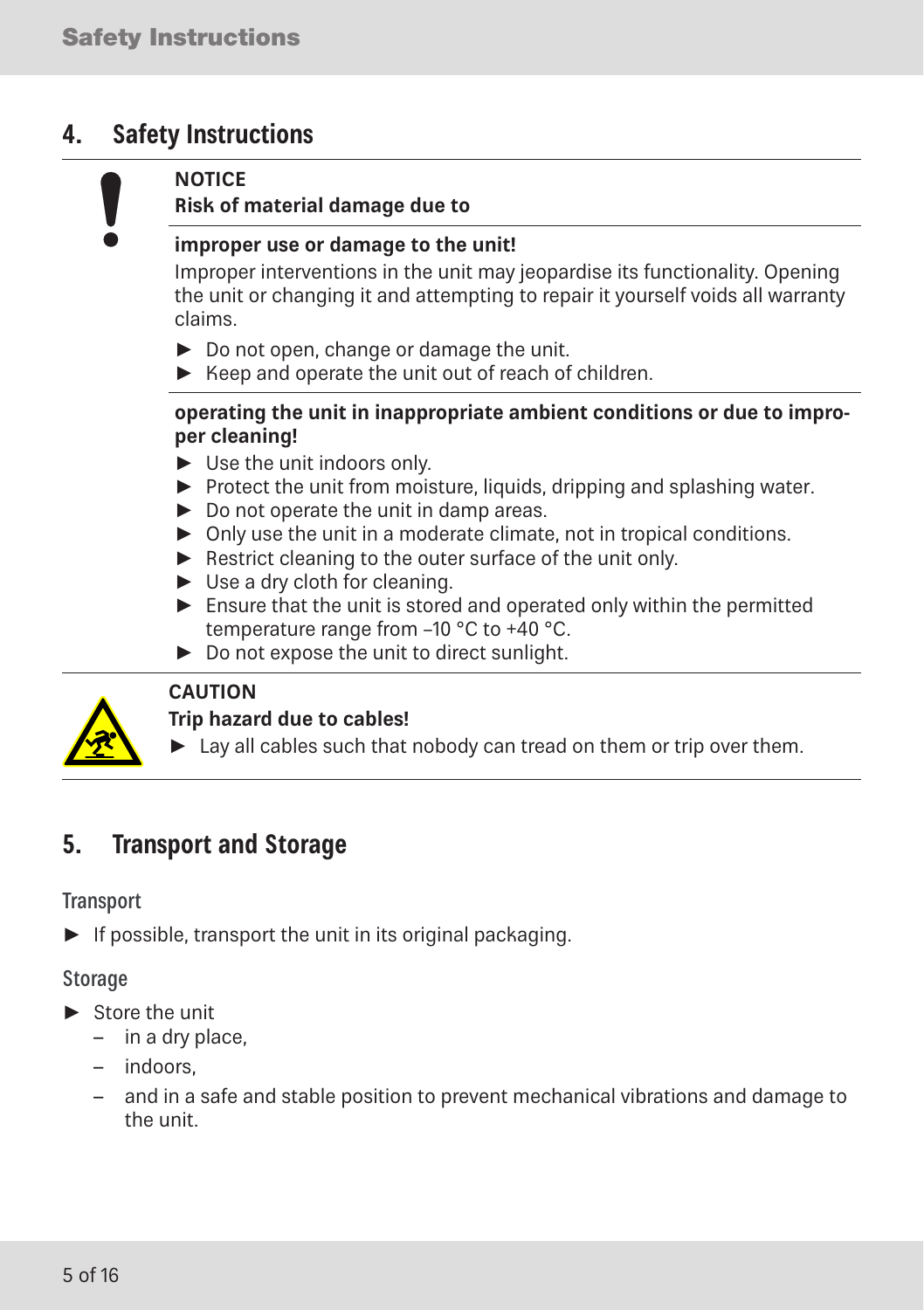# **6. Device description**

#### **6.1. Functional Specification**

The HDS 50 is an optional control unit for the operation of the automatic turntables CAP 650 GPS, CAP 750 GPS, CAP 850 GPS, HDP 950 and CAP 950.

### **6.2. Scope of Delivery**

- HDS 50
- connection cable, 3 m
- Instructions for use

### **6.3. Operating and Display Elements**



Abb. 1: Operating and display elements

| No. | <b>Push button</b> | <b>Function</b>                                   |
|-----|--------------------|---------------------------------------------------|
| 〔1〕 |                    | opens the CAP or moves it to the parking position |
| ②   |                    | opens the Settings menu<br>opens and closes menus |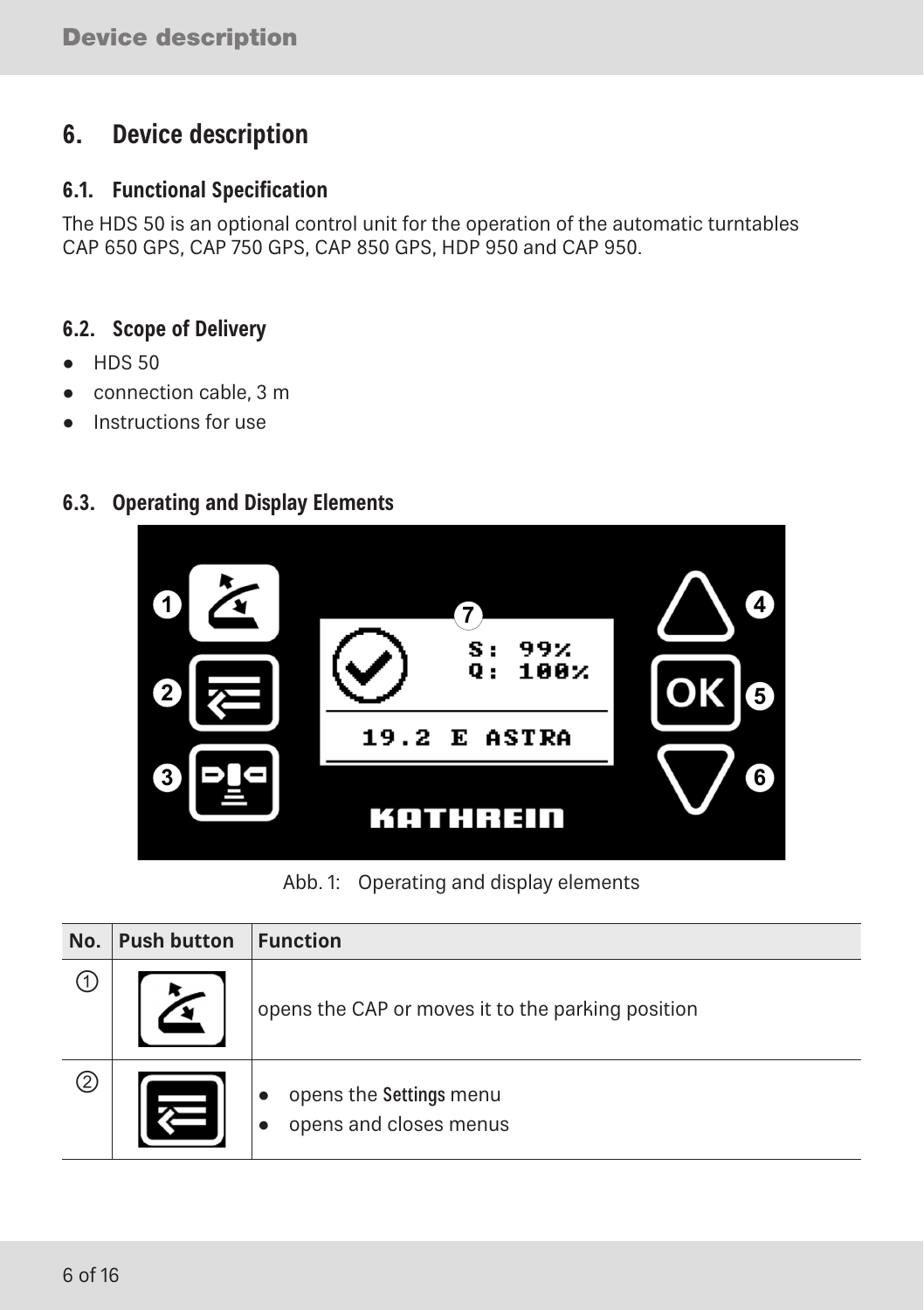| No. | <b>Push button</b> | <b>Function</b>                                                |
|-----|--------------------|----------------------------------------------------------------|
| ③   |                    | opens the satellite list                                       |
| ④   |                    | marks the above menu item in an opened menu                    |
| ⑤   |                    | marks the below menu item in an opened menu                    |
| ⊚   |                    | activates the marked menu item<br>opens the selected menu      |
|     | Display            | displays different conditions and fault indications of the CAP |

### **6.4. Technical Data**

| <b>Type</b>                          | <b>Unit</b> | <b>HDS 50</b>                                                  |  |
|--------------------------------------|-------------|----------------------------------------------------------------|--|
| Order number                         |             | 20410070                                                       |  |
| Operating voltage                    | V           | 5 DC / max. 0.1 A                                              |  |
| Data interface                       |             | RJ12 jack                                                      |  |
| Display                              | рx          | $128 \times 64$                                                |  |
| Casing material                      |             | ABS                                                            |  |
| Operating temperature                | C           | $-10 - +40$                                                    |  |
| Moisture                             |             | max. 95%, not condensing                                       |  |
| Corresponds to the<br>standards      |             | EN 61 000-6-1, EMC - Immunity<br>EN 61 000-6-3, EMV - Emission |  |
| Dimensions (W $\times$ H $\times$ D) | mm          | 126 x 68 x 26                                                  |  |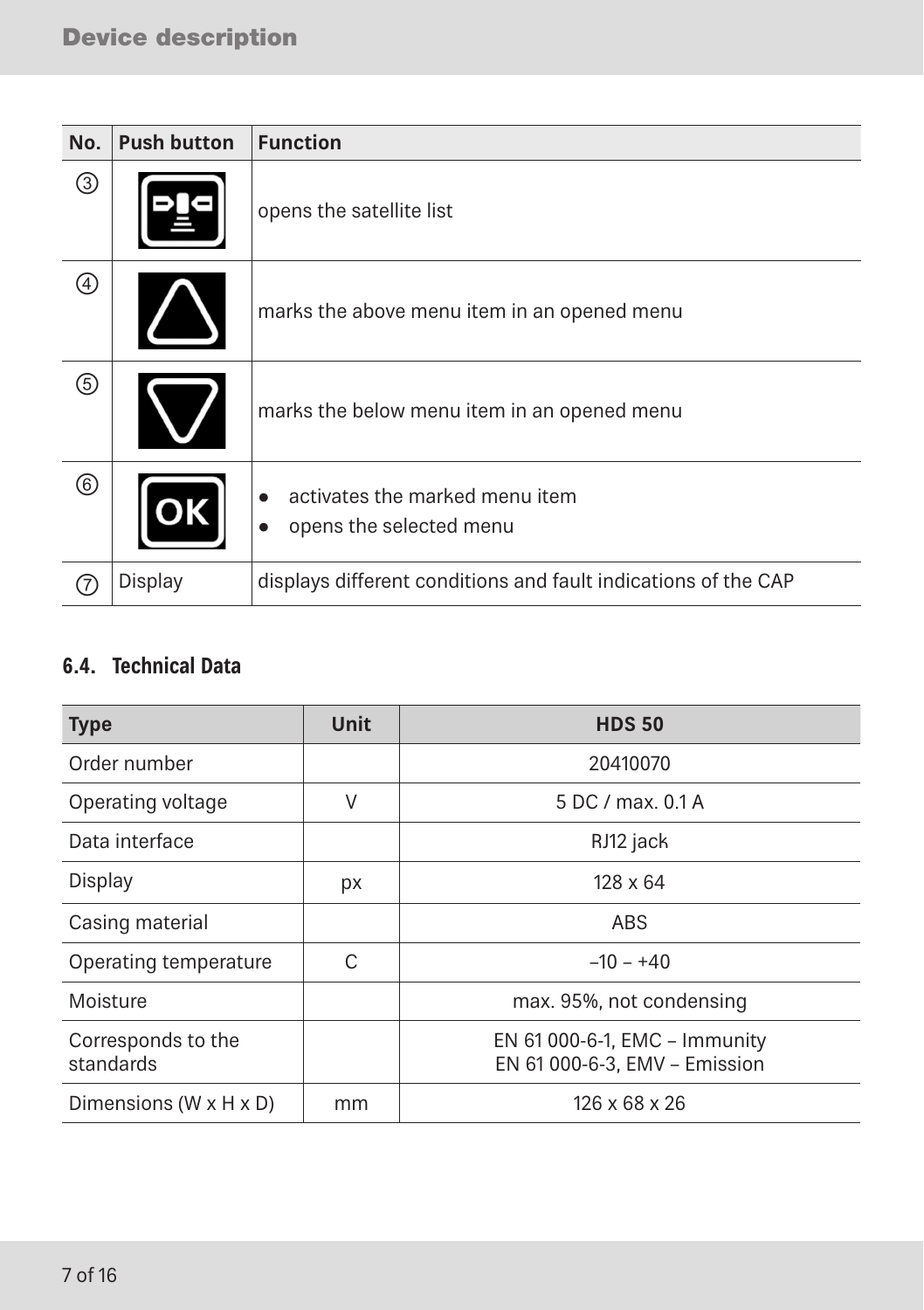# **7. Installing the Device**

#### **7.1. Installation Instructions**

### **NOTICE**

#### **Risk of material damage when using countersunk head screws!**

- $\blacktriangleright$  Under no circumstances use countersunk head screws for installation (see figure on the right).
- $\triangleright$  Make sure that the screw diameter is 3.5 mm max, and that the screw head diameter is at least 7 mm and 9.5 mm max.
- ► For wall mounting, use screws suitable for the surface on which the unit is mounted.
- ► Use the supplied drilling template for the installation; see *Drilling Template, p. 15.*

### **7.2. Installing the Device**

#### **To hang the HDS 50:**

- 1. Drive the screws into the wall leaving a gap of about 2 mm.
- 2. Do some fine adjustment to ensure that they are firmly seated.

#### **To lay the cable in the wall:**

► Drill a through hole with a diameter of 12 mm (see *Drilling Template, p. 15*).

# **8. Operating HDS 50**

#### **8.1. Connecting the Device**

Using the RJ12 jack, connect the control unit to the Control Unit socket of the CAP converter.

### **8.2. Turning the Device on and off**

As soon as a button is pressed, the unit turns on. The unit turns off automatically as soon as there is no more operation.

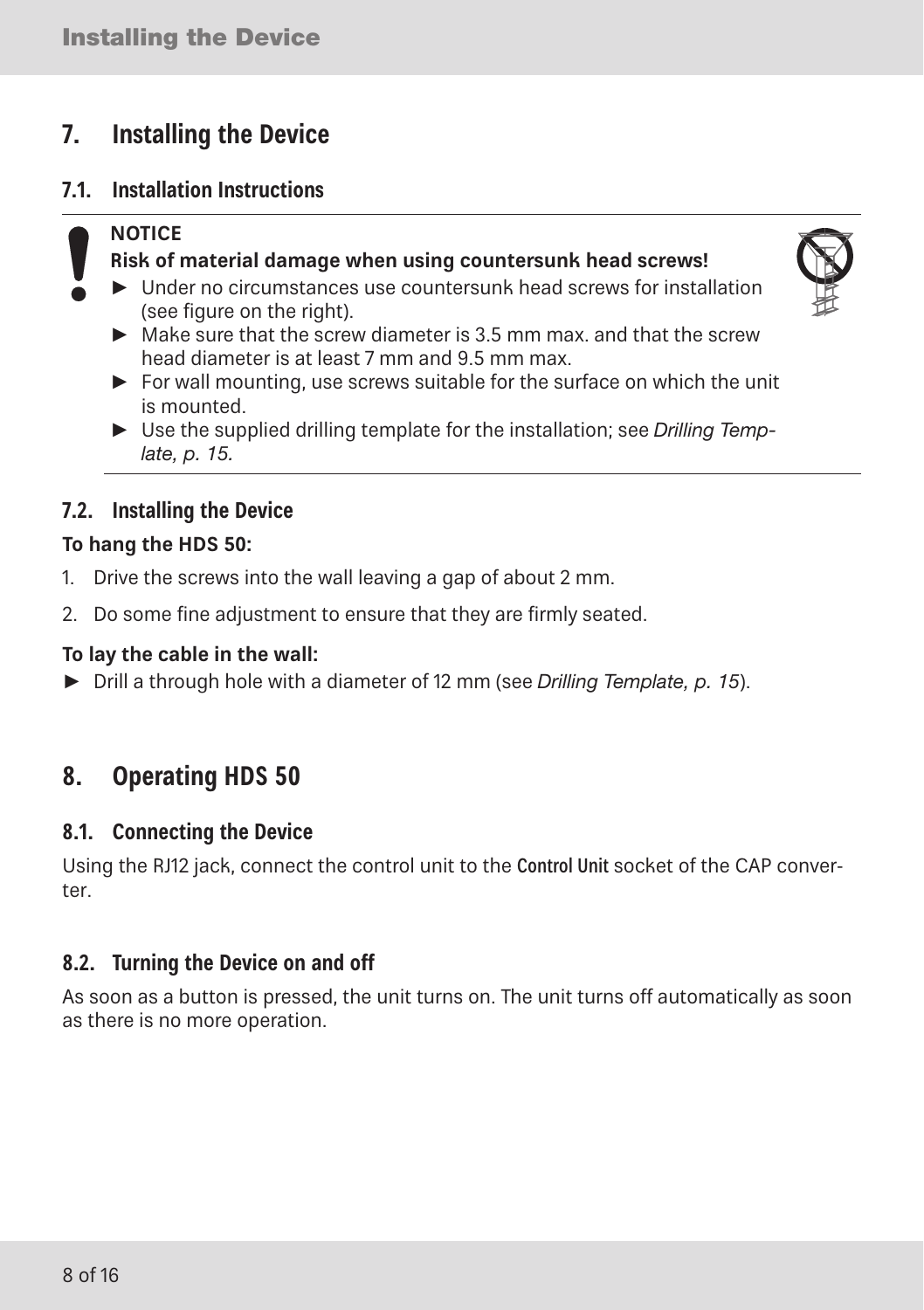## **8.3. Opening the CAP or Lowering it into the Park Position** Opening the CAP

 $\blacktriangleright$  The CAP is in the park position.



- $\Rightarrow$  The antenna is moving up and searching for the last set satellite. The display on the right is shown.
- $\Rightarrow$  After the satellite has been found, a fine adjustment of the antenna is carried out. The display shows the image on the right.
- $\Rightarrow$  The display on the right is shown after a successful satellite search. The found satellite, the signal strength and the signal quality are displayed.

### Moving CAP to the Park Position

 $\blacktriangleright$  The CAP is in the parking position.



- $\Rightarrow$  The antenna automatically moves to the park position. The display on the right is shown.
- $\Rightarrow$  When the antenna is in the park position, the display on the right is shown.



KATHREIN







**ineAdjus** 19.2 E ASTRA KATHREIN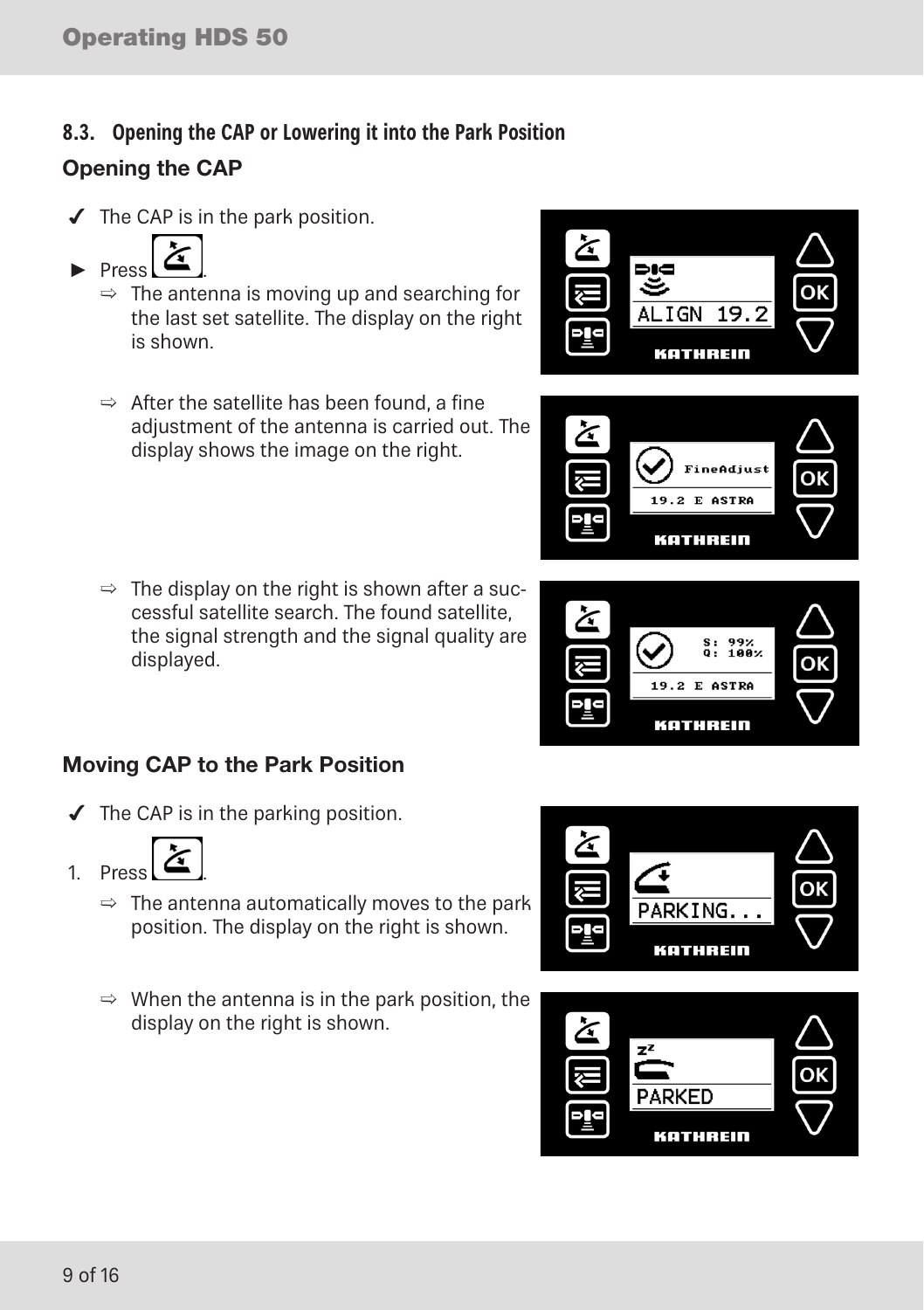### **8.4. Selecting a Satellite**



- $\Rightarrow$  The satellite list is displayed (see figure on the right).
- 

2. Press  $\sum$  or  $\sum$  to select a satellite.

- $\Rightarrow$  The selected satellite is marked in black.
- 

OK  $3.$  Press  $\left[\frac{1}{2}\right]$  to start the search.

 $\Rightarrow$  The selected satellite is being searched and saved. The same images appear as in paragraph *Opening the CAP, p. 9*.





### **8.5. Changing Settings**

To open a submenu:



 $\Rightarrow$  The list with submenus is displayed.

2. Press  $\bigvee$  or  $\bigtriangleup$  to highlight a submenu.

 $\Rightarrow$  The selected submenu is marked in black.

 $\alpha$ 

 $\overline{3}$ . Press  $\overline{u}$  to open the submenu.

In the following chapters, these three steps are presented in the short form:



 $\blacktriangleright$  Select Name of the submenu.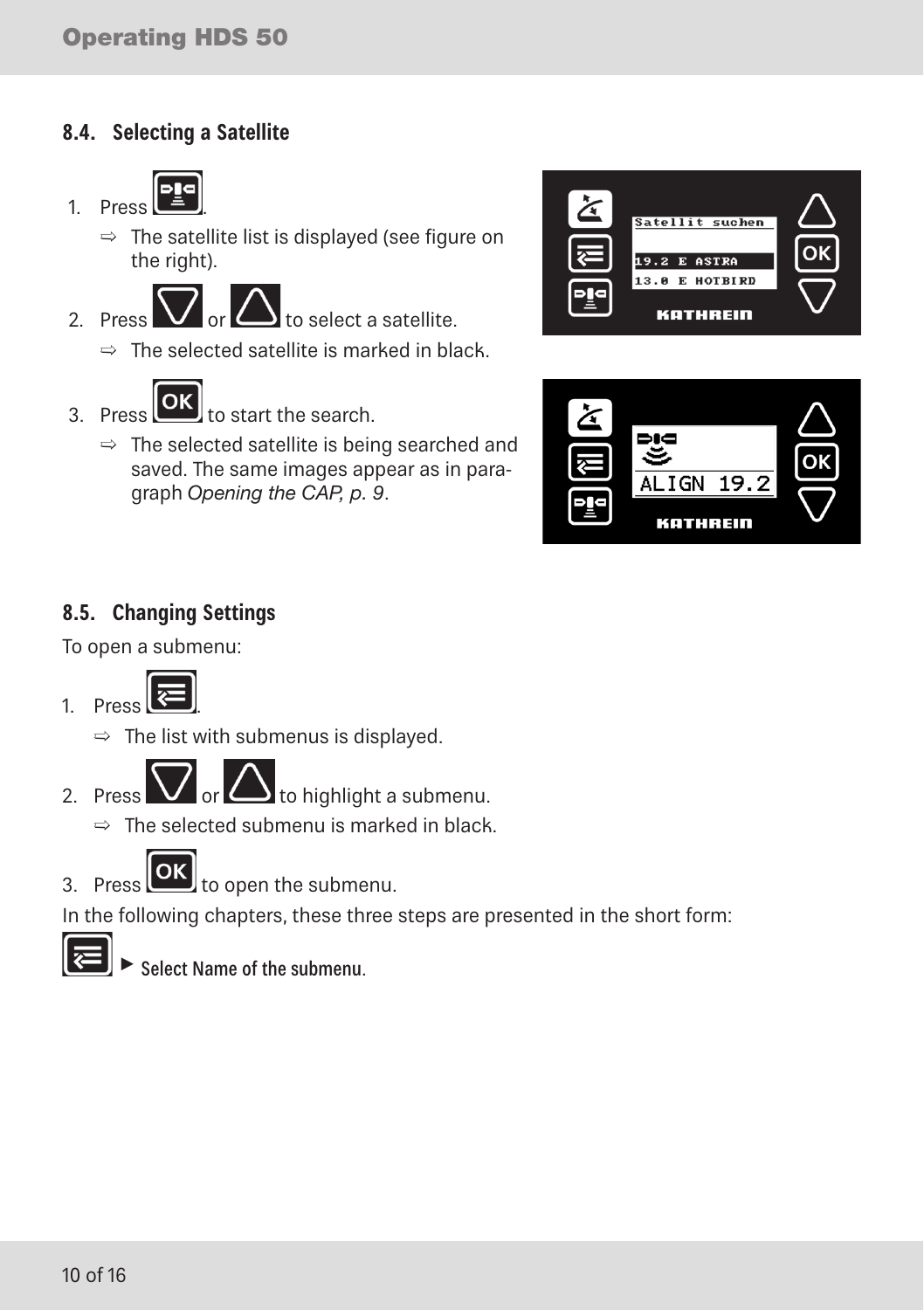# **8.5.1 Setting the Location**

For CAP 650 GPS, CAP 750 GPS, CAP 850 GPS, HDP 950 and CAP 950: you can speed up the satellite search by setting the current location – country and position (north/midle/ south).



 $\begin{bmatrix} 5. \end{bmatrix}$  Press  $\begin{bmatrix} 0 \end{bmatrix}$  to confirm the selection.

# **8.5.2Activating/Deactivating DiSEqC**

In this submenu, you can activate or deactivate DiSEqC:



| <b>DiSEqC</b><br>disabled | Aligning towards a satellite or changing between satellites is only possi-<br>ble with the HDS 50. |                                                                                                                                                                                                                                                                                                                                                                                 |  |  |
|---------------------------|----------------------------------------------------------------------------------------------------|---------------------------------------------------------------------------------------------------------------------------------------------------------------------------------------------------------------------------------------------------------------------------------------------------------------------------------------------------------------------------------|--|--|
| <b>DiSEqC</b><br>enabled  | Tip                                                                                                | Aligning towards a satellite or changing between satellites is controlled<br>via the TV set or the sat receiver using DiSEqC 1.0.<br>If DiSEqC is activated, the four satellites can be defined.<br>If there is no image shown on your TV, check the DiSEqC set-<br>tings of your TV set and, if necessary, set a different satellite<br>in the HDS 50 with the DiSEqC enabled. |  |  |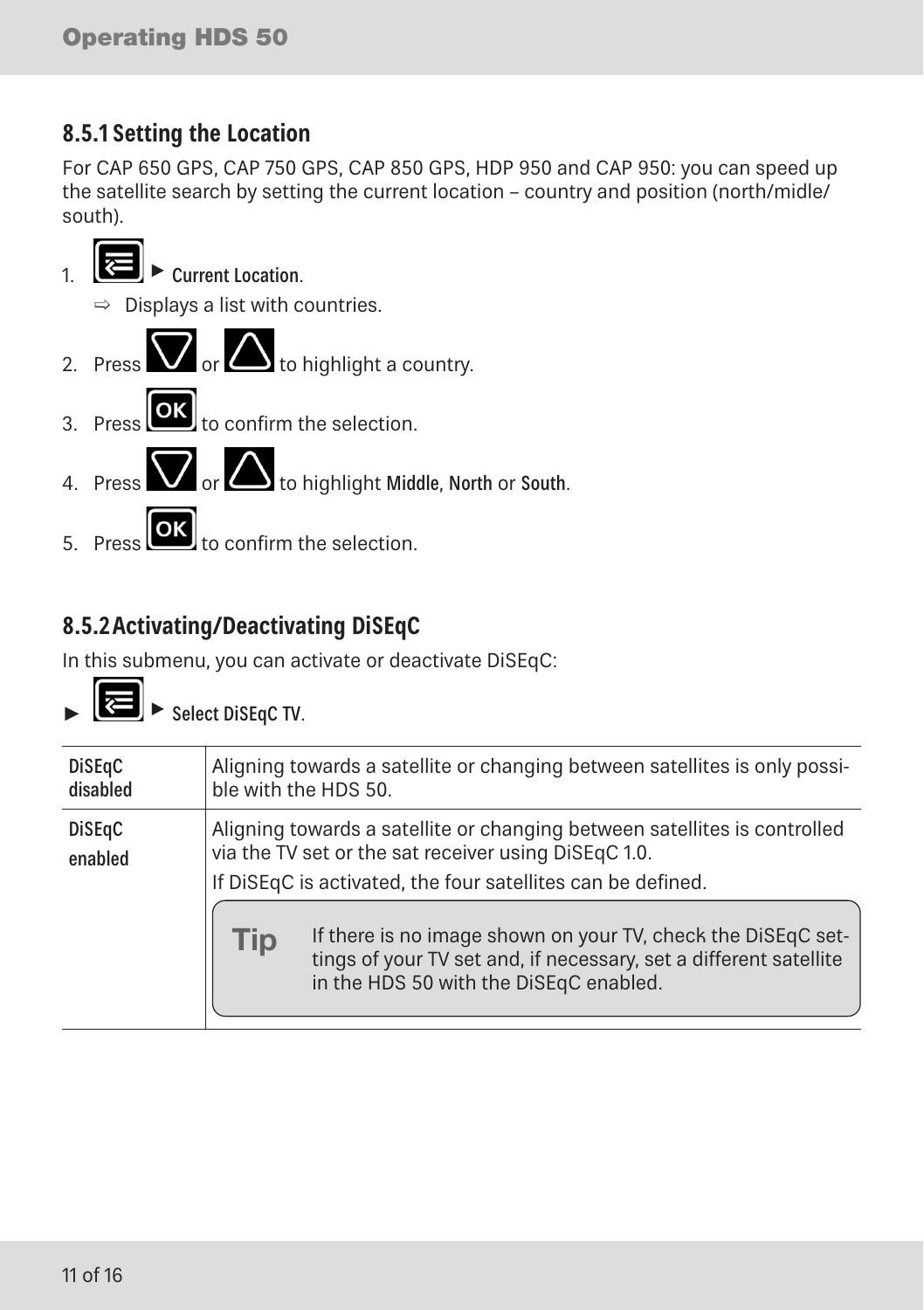## **8.5.3Changing Search Transponders**

It is possible that the frequency of a search transponder changes. In this submenu, you can select a different search transponder. For the up-to-date search transponders and programme lists including the installation guide, go to http://www.kathrein-ds.com.





# **8.5.4Starting from the Park Position**

In this submenu, you can select how the antenna is moved from the park position.



### **8.5.5Resetting the Device**





- $\Rightarrow$  The confirmation prompt is displayed.
- 2. Confirm the prompt.
	- $\Rightarrow$  All stored satellite positions are deleted. The antenna moves to the park position.

### **8.5.6Displaying the Version Number**





 $\blacktriangleright$  Software version  $\blacktriangleright$ 

 $\Rightarrow$  The software version of the CAP converter, date of the channel list, the software version of the CAP and the bundle name are displayed.

## **8.5.7 Changing the Language**

In this submenu you can change the user interface language.

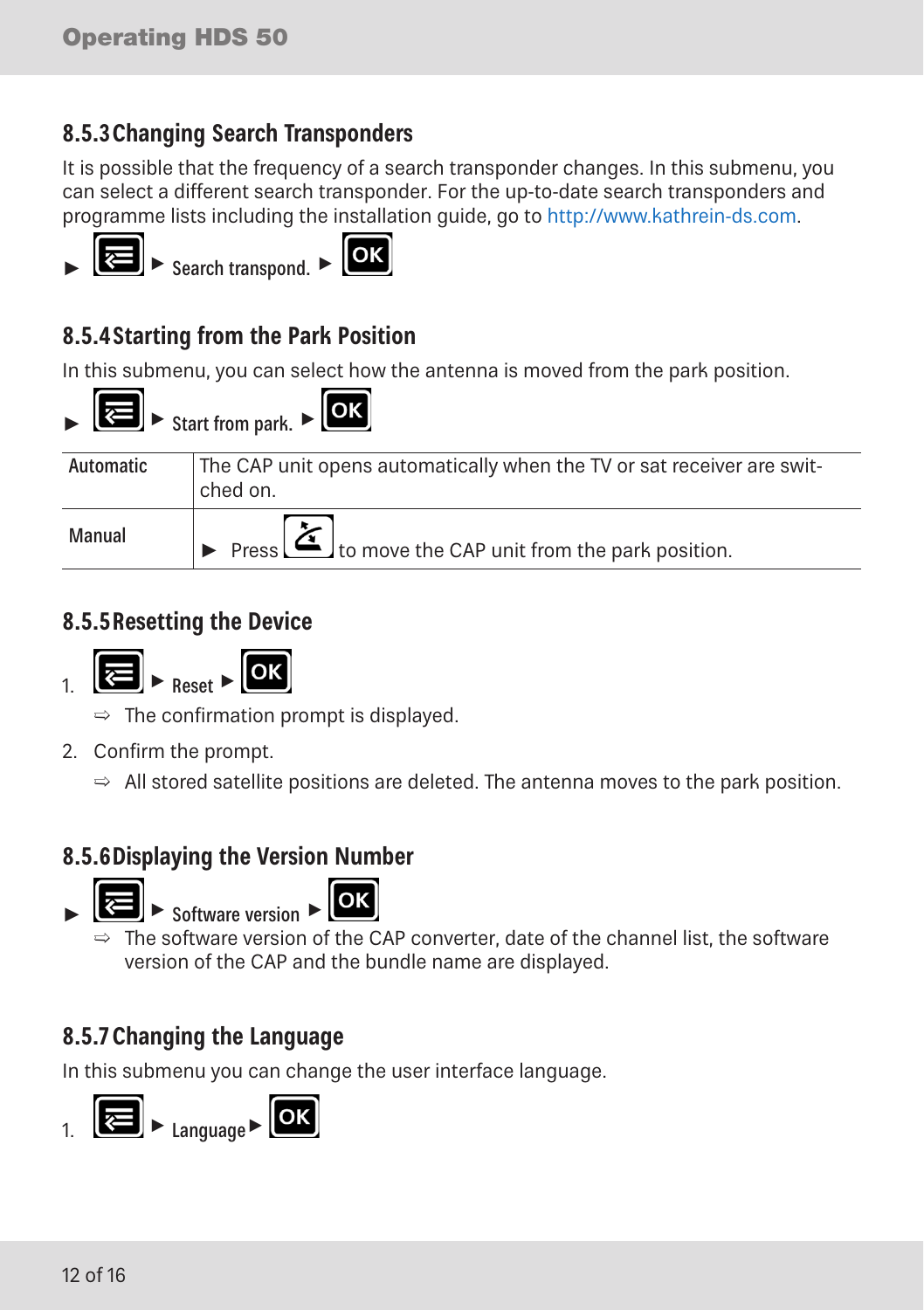# **9. Troubleshooting**

The Device is Turned On

| <b>Display</b>                                            | Possible cause                                                                                                |  | Remedy                                                                                                                 |  |  |
|-----------------------------------------------------------|---------------------------------------------------------------------------------------------------------------|--|------------------------------------------------------------------------------------------------------------------------|--|--|
| No connection to CAP!                                     | F-cable of the CAP is connec-<br>ted to an incorrect socket of<br>the CAP converter.                          |  | Check if the CAP and CAP<br>converter are connected<br>correctly.                                                      |  |  |
| Satellite not found!                                      | A tree, building or similar<br>prevents the antenna from<br>having a clear line of sight to<br>the satellite. |  | $\blacktriangleright$ Park the vehicle in a different<br>spot to quarantee a direct line<br>of sight to the satellite. |  |  |
| The turntable has<br>reached the mechani-<br>cal stop!    | An object prevents the CAP<br>from turning.                                                                   |  | Make sure that the CAP can<br>turn freely.                                                                             |  |  |
| Voltage supply is inade-<br>quate!                        | Battery too low or defective                                                                                  |  | ► Charge or replace the battery.                                                                                       |  |  |
| The antenna tempe-<br>rature is in the critical<br>range! | Overload due to a continuous<br>satellite search combined<br>with a very high outside tem-<br>perature        |  | Lower the CAP into the park<br>position and let it cool down.                                                          |  |  |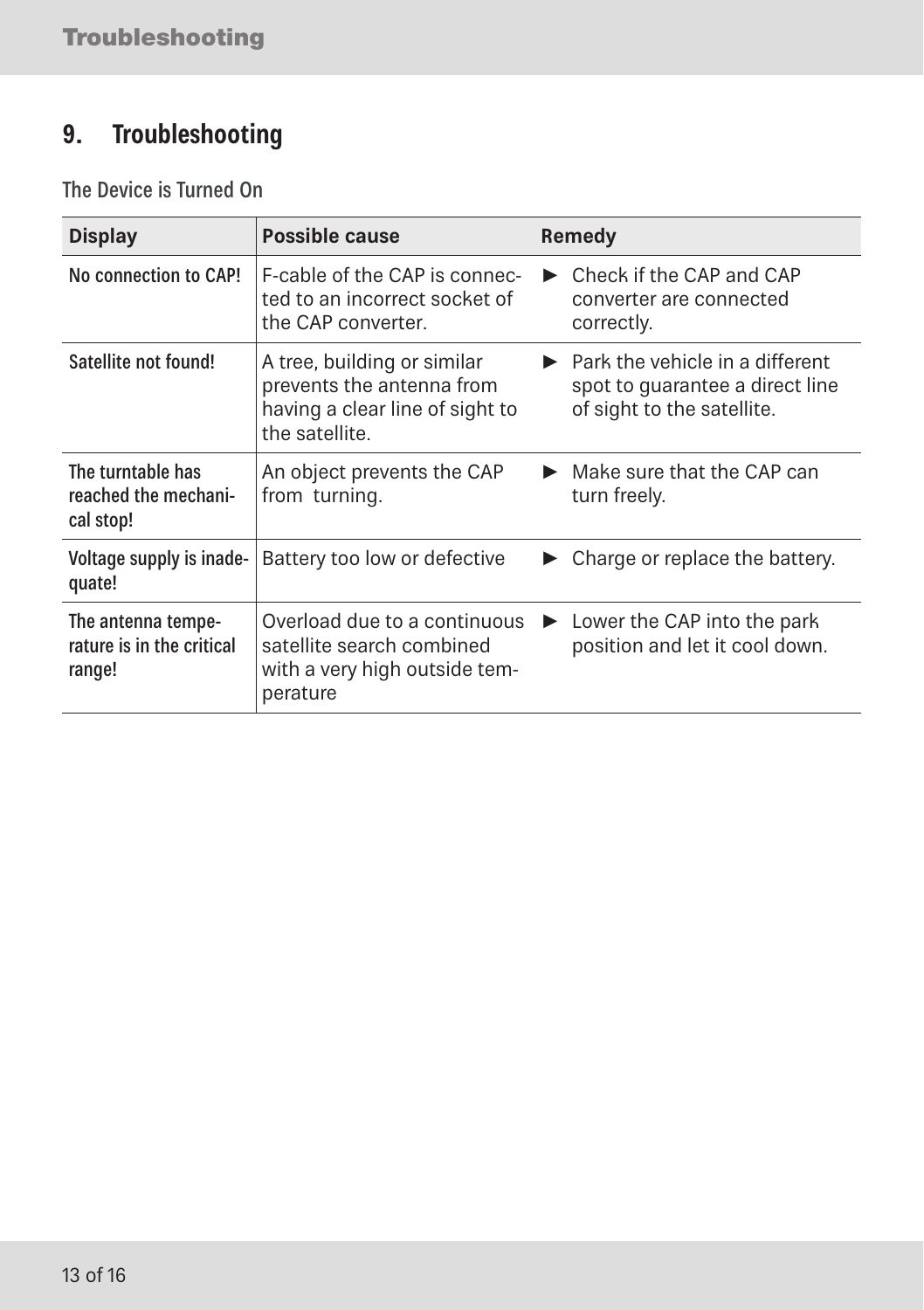# **10. Maintenance and Cleaning**

- ► Restrict cleaning to the outer surface of the unit only.
- ► Use a dry cloth for cleaning.

# **11. Repair and Replacement**

### **CSS Caravan-Sat-Service GmbH**

Repair Centre Bahnhofstr. 110 D-83224 Grassau Germany Phone +49 8641 69984 -27 +49 8641 69984-29 Email: service@css-grassau.de http://www.css-grassau.de

# **12. Service Centres**

### **Technical Customer Support** KATHREIN Digital Systems GmbH Phone +49 731 270 909 70 Email: support@kathrein-ds.com

### **Camping & Caravan Customer Support**

If, after reading this manual, you have outstanding questions or cannot solve a problem, contact our Camping & Caravan Customer Support at www.kathrein-ds.com

# **13. Disposal**



Electronic equipment is not domestic waste – in accordance with directive 2012/19/EC OF THE EUROPEAN PARLIAMENT AND THE COUNCIL dated 04th July 2012 concerning used electrical and electronic appliances, it must be disposed of properly. At the end of its service life, take this unit for disposal at a designated public collection point.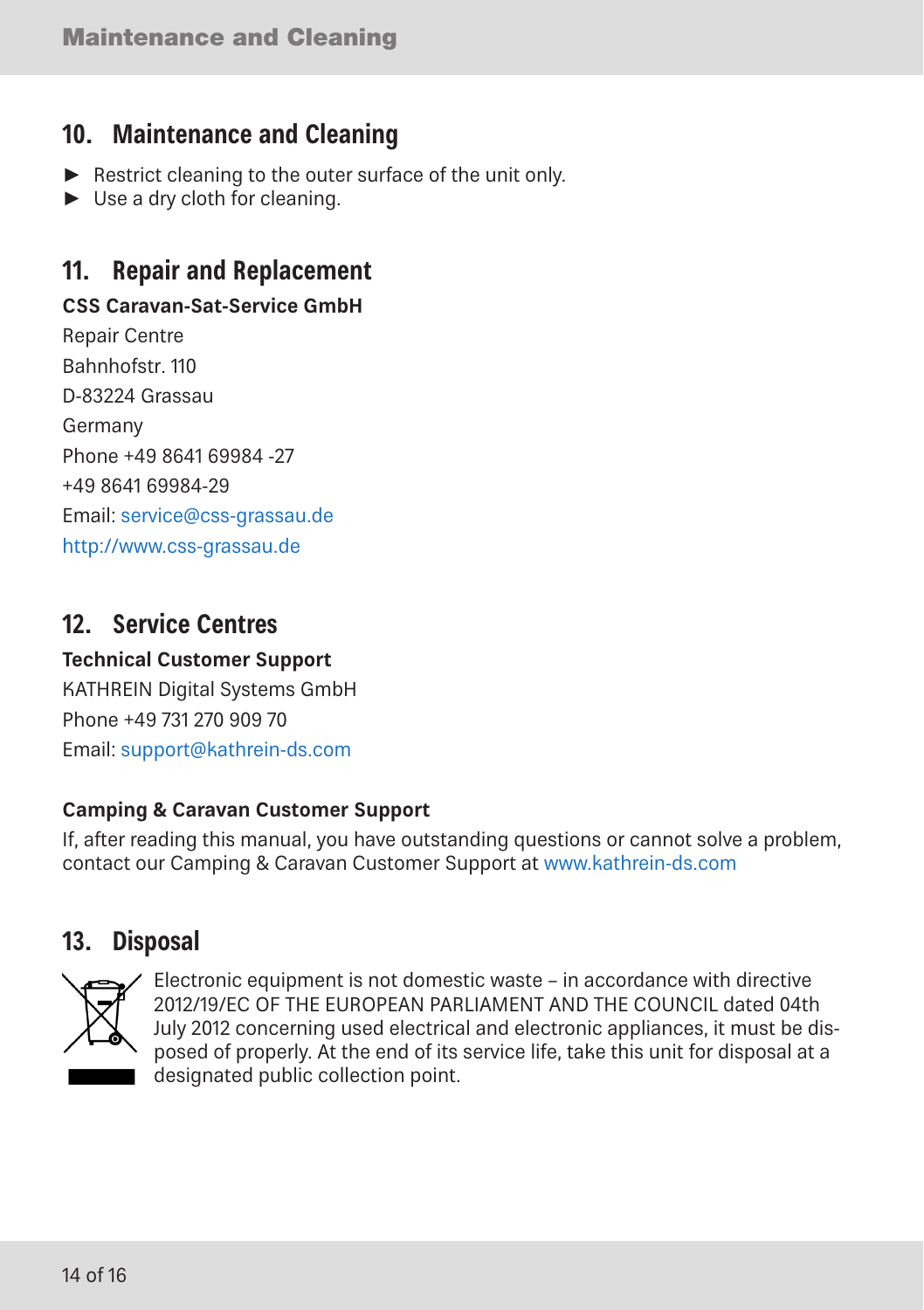# **14. Drilling Template**